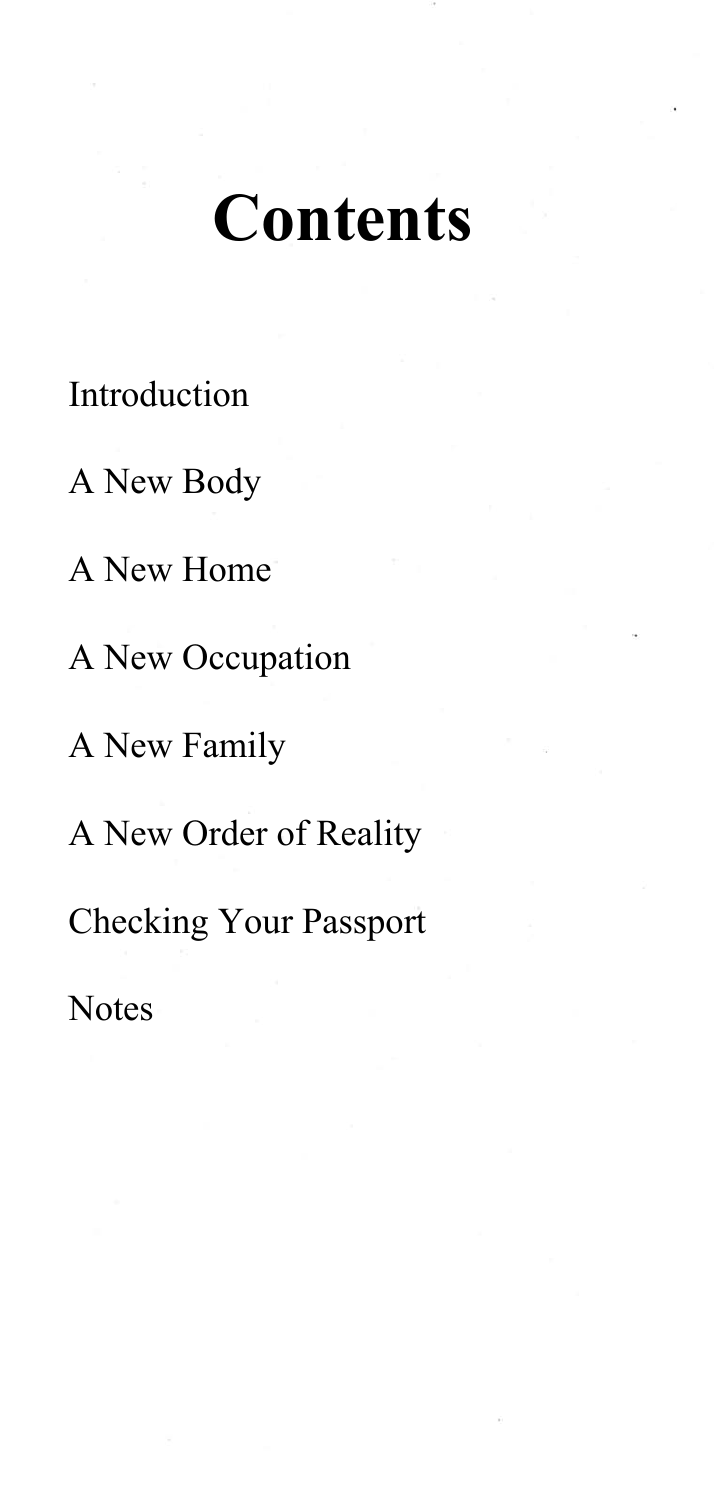## <span id="page-1-0"></span>**Coming to Grips with Heaven**

 $\prod$ n the Middle East a fable is told of<br> $\prod$ a Baghdad merchant who sent his servant to the marketplace to run an errand. When he had completed his assignment and was about to leave the marketplace, he turned a corner and unexpectedly met Lady ' Death. The look on her face so frightened him that he left the marketplace and hurried home. He told his master what had happened and requested his fastest horse so that he could get as far from Lady Death as possiblea horse that would take him all the way to Sumera before nightfall.

Later that same afternoon the merchant himself went to the marketplace and met Lady Death. "Why did you startle my servant this morning?" he asked.

"I didn't intend to startle your servant-it was I who was startled," replied Lady Death. "I was surprised to see your servant in Baghdad this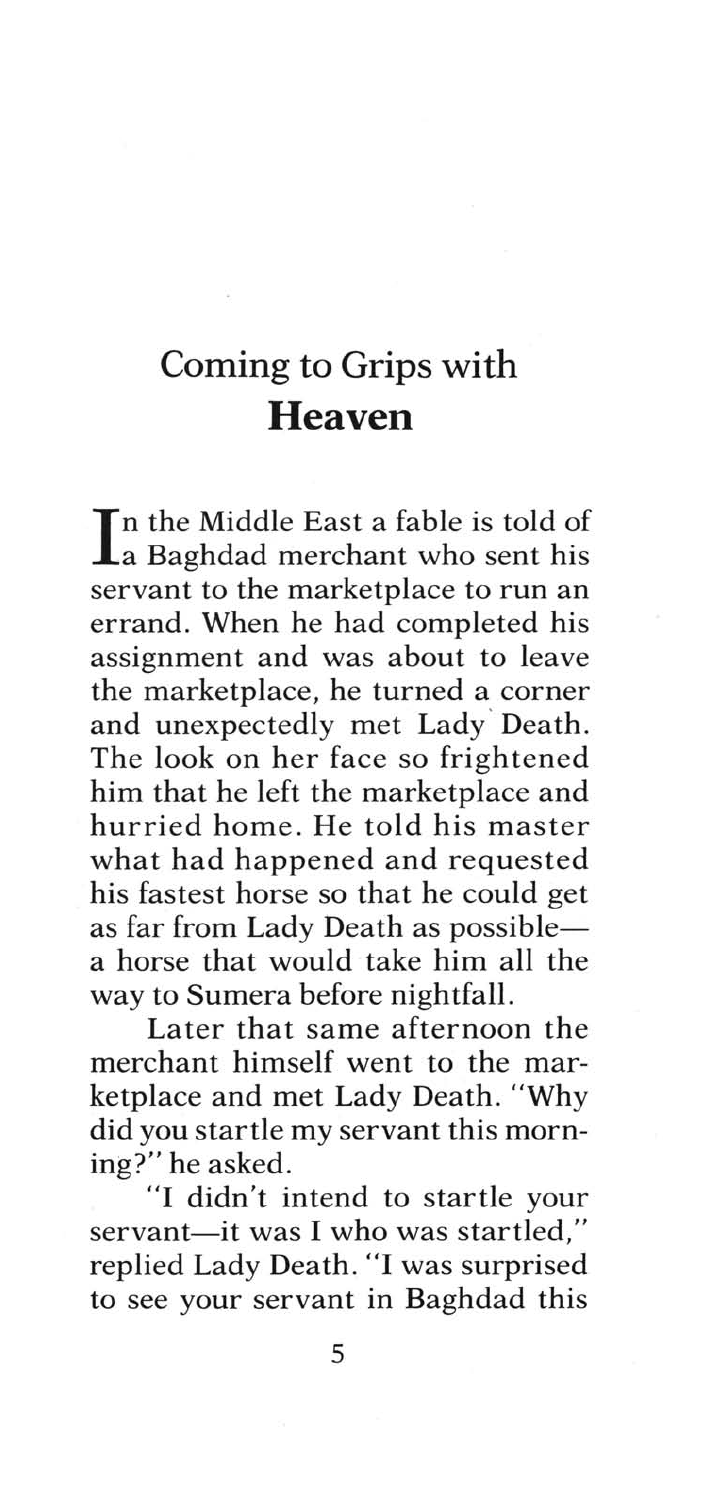morning, because I have an appointment with him in Sumera tonight."

You and I have an appointment. Perhaps it will be in London, Taipei, or Chicago. Wherever, it is one appointment we will not miss. As C. S. Lewis observed, the statistics on death are impressive-so far, it is one out of one!

Of course believers can be confident that we die in God's time . When Christ was told that His friend Lazarus was sick, He stayed away two extra days so that Lazarus would already be dead and buried by the time He arrived in Bethany. The sisters individually voiced their complaint, "If only You had been here, my brother would not have died." Yet Christ wanted them to understand that Lazarus had died within the will of God; he died according to the divine schedule.

**In** recent days I have conducted two funerals. The first was that of a Christian woman who had distinguished herself by a life of sacrificial service for Christ. The triumph of the family was striking; there was irrepressible joy mixed with the sorrow.

The second was that of an apparent unbeliever who was killed in a highway accident. The grief of the relatives was marked by desperation and hopelessness. They refused to be comforted.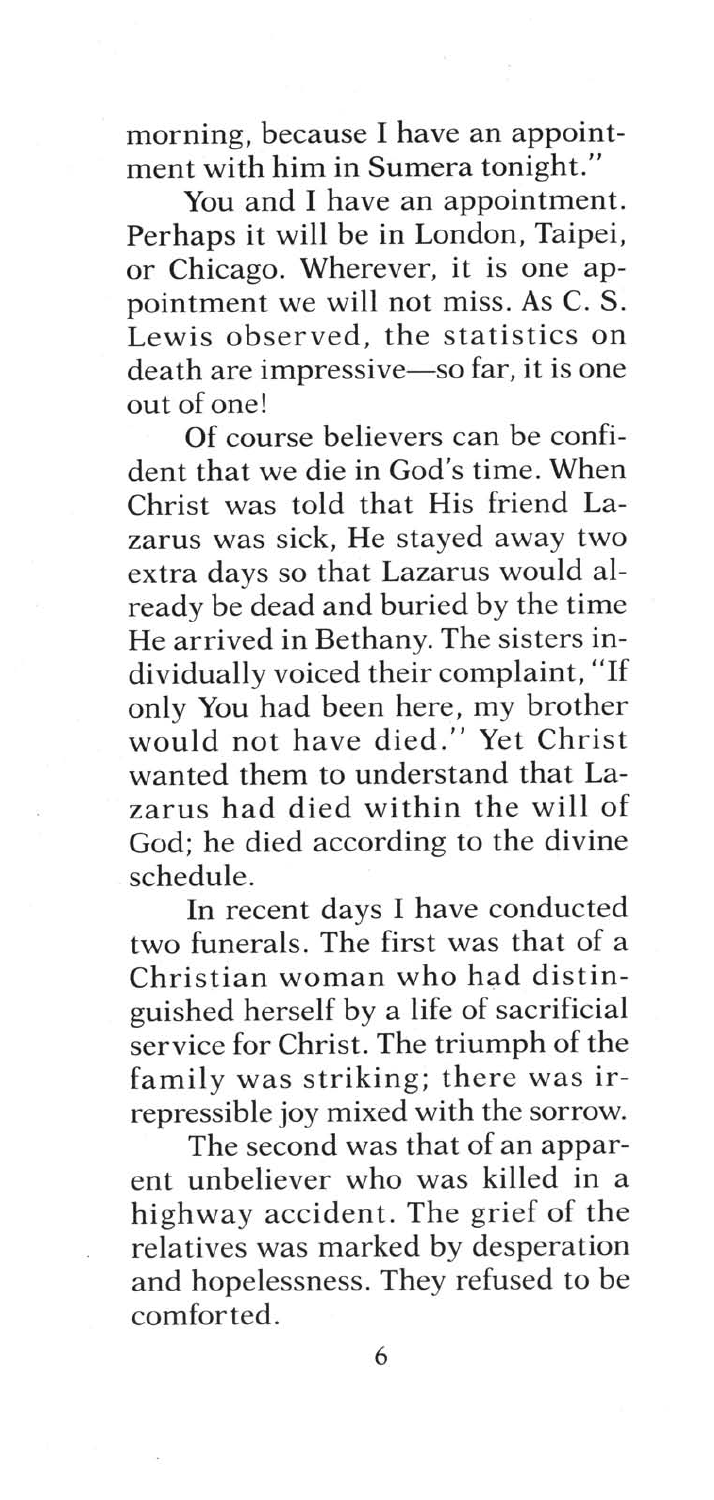We all are following those two people to the grave. Unless Christ should return in our lifetime, we will all pass through that iron gate described by Hamlet as "the undiscover'd country from whose bourn no traveler returns" (III, i, 80-81). The question is: Where will we be five minutes after we die?

I'm told that there is a cemetery in Indiana that has an old tombstone bearing this epitaph:

> Pause, Stranger, when you pass me by As you are now, so once was I As I am now, so you will be So prepare for death and follow me

An unknown passerby read those words and underneath scratched this reply:

To follow you I'm not content Until I know which way you went

The way we go is determined in this life. At death our destiny is unalterably fixed. For those who have admitted their sinfulness and received the free gift of eternal life through Jesus Christ, death leads to the realm called heaven, the abode of God.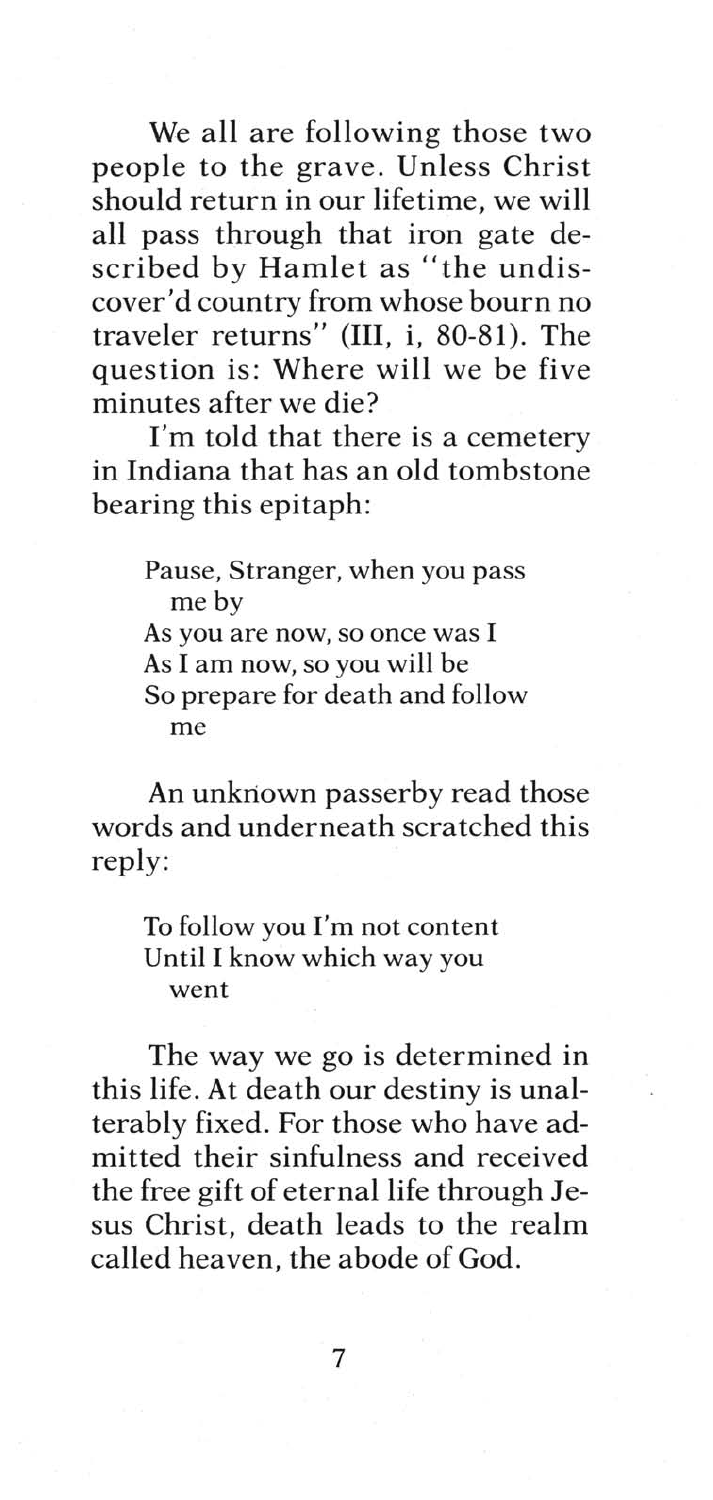Why is the contemplation of heaven so important for each of us? First, because it gives us perspective. Visualize a measuring tape extending from the earth to the farthest star. Our stay here would just be a hairline; it would be almost invisible compared to the length of the tape. Eternity is even longer, of course, and when that becomes our measuring rod the longest life is but a dot of time. That's why Paul says that the suffering of this present life cannot be compared with the glory that shall be revealed in us. Eternity gives perspective to time.

Second, the contemplation of heaven is crucial because we must use our time and resources to lay up treasures in heaven where moth and rust do not corrupt and where thieves do not break through and steal. Every one of us wants to make wise investments, to get the "biggest bang for our buck," as the saying goes. The best investments are those that are safe and permanent. Although entrance into heaven is a free gift, the extent of our inheritance will be determined by our faithfulness here on earth.

Imagine spending time redecorating a room of a house that is on fire! Why waste effort on that which is so temporary? Yet all that we have will be destroyed. Nothing we can